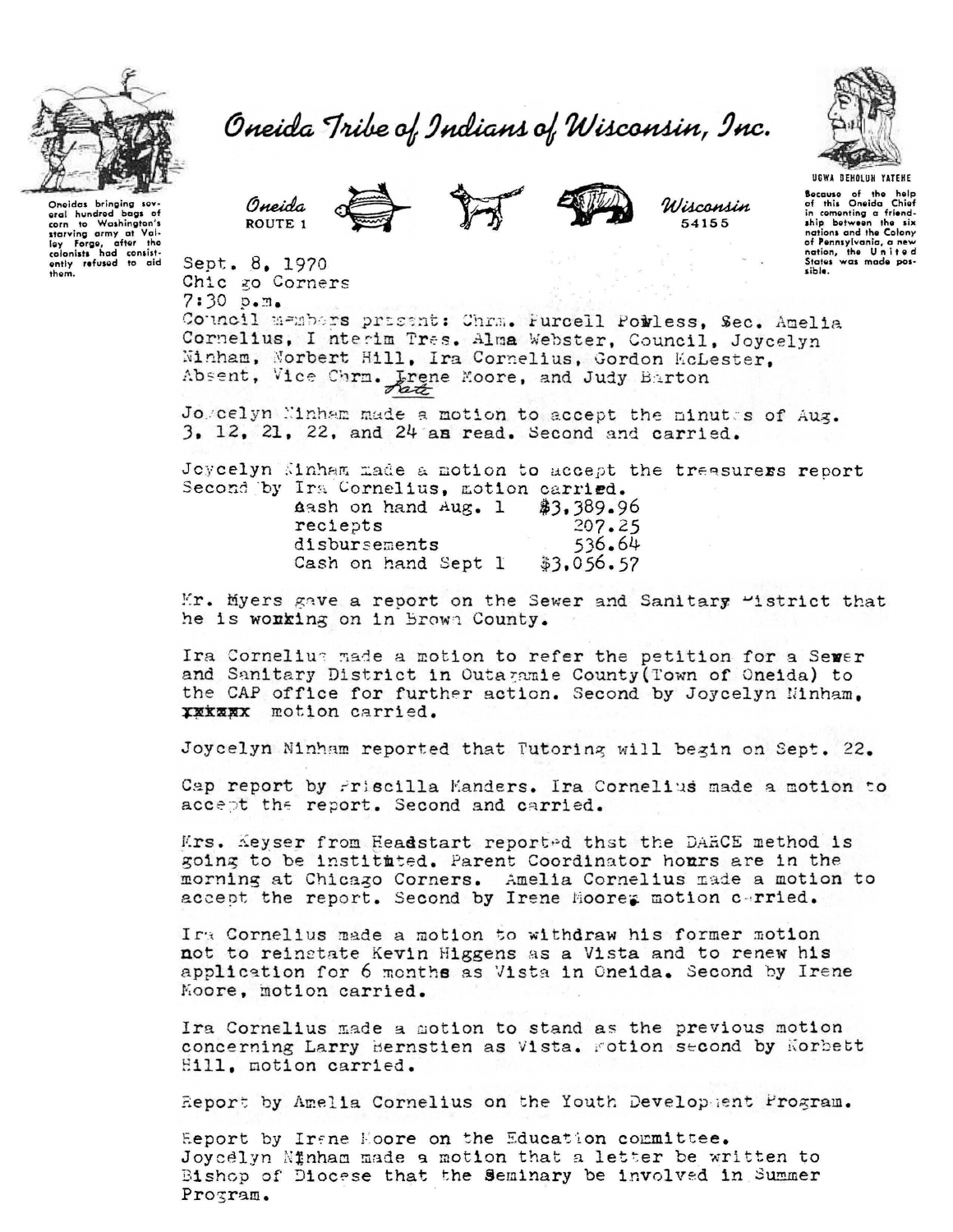Page 2, Oneida Tribe of Indians, Sept. 8, 1970

Amelia Cornelius made a motion to delegate Morbert Hill to attend the KCAI Convention in Alaska. Second by Joycelyn Ninham. motion carried.

Irene Hoore made a motion to delegate Chrm. to attend National Council of Indian Uppertunity in Duluth. Second by Joycelyn Ninham. motion carried.

Amelia Cornelius made a motion to pay expenses for Chrm to attend convention. Second by Alma Webster, motion carried.

Norbert Hill made a motion to pay bills. second by Irene Aoore. motion carried.

Norbert Hill made a motion to reimburse Niel 61son for fee to attend Education Conference at Menn. Second by Irene Hoore, motion carried.

Ira Cornelius made a motion to accept the application for lease of Albert D. Danforth for former Harry G. Doxtator Assignment. Second by Joycelyn Ninham, motion carried.

Joycelyn Winham made a motion to endores Loretta Ellis as NCAI candidate for Vice Chrm of the Minn. area/ Second by Irene Moore. xxxxx motion carried.

Sept. 14 meeting at apprenticeship Office at 7:30 p.m. to recieve \$2,974.24 from the Development Walk in Green Bay.

Chrm appointed Norbert Hill Jr. on the GLITC Education Comm.

Irene moore made a motion to adjourn, second and carried.